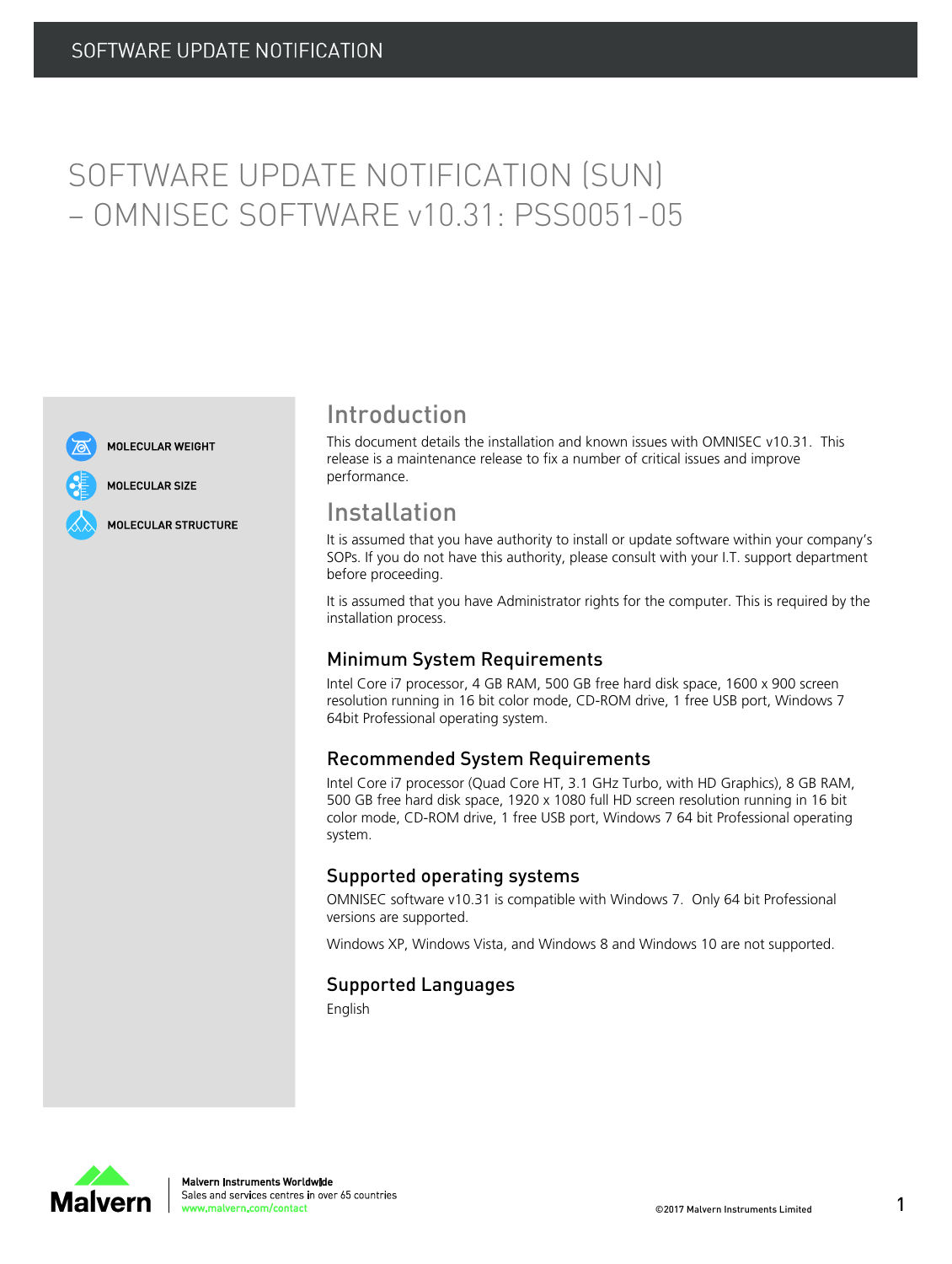## Installation Instructions

#### Windows 7 64 bit Professional

In most cases, OMNISEC should install automatically when the CD is inserted in the drive. If it doesn't, the user can double-click on the installer file, OMNISEC1031.exe, to begin the installation.



When the Setup window appears, select Next to process. You can select cancel if you would like to stop the setup and continue another time.

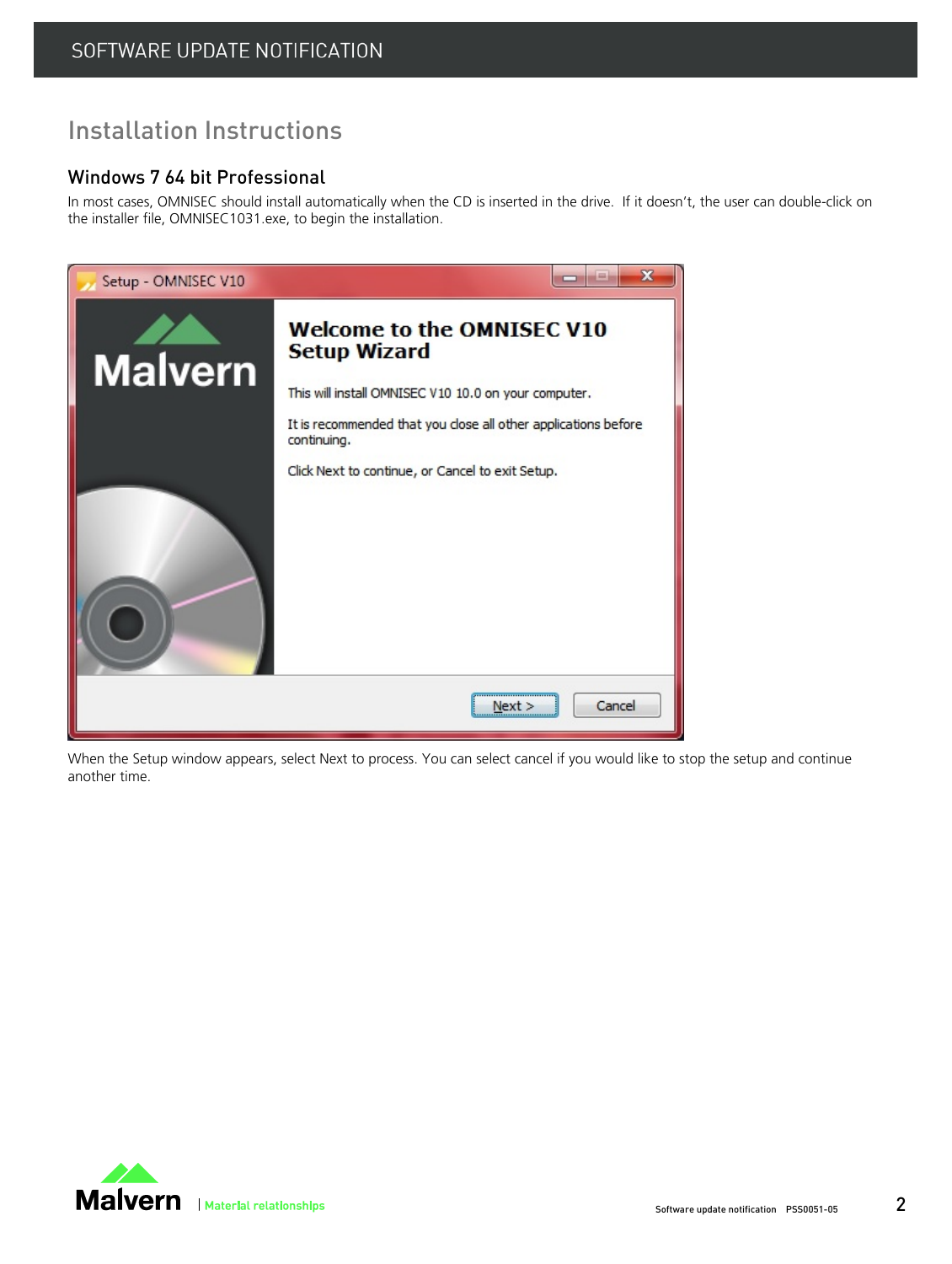

Once you have followed all of the instructions and clicked "Install", the software will begin the installation process.



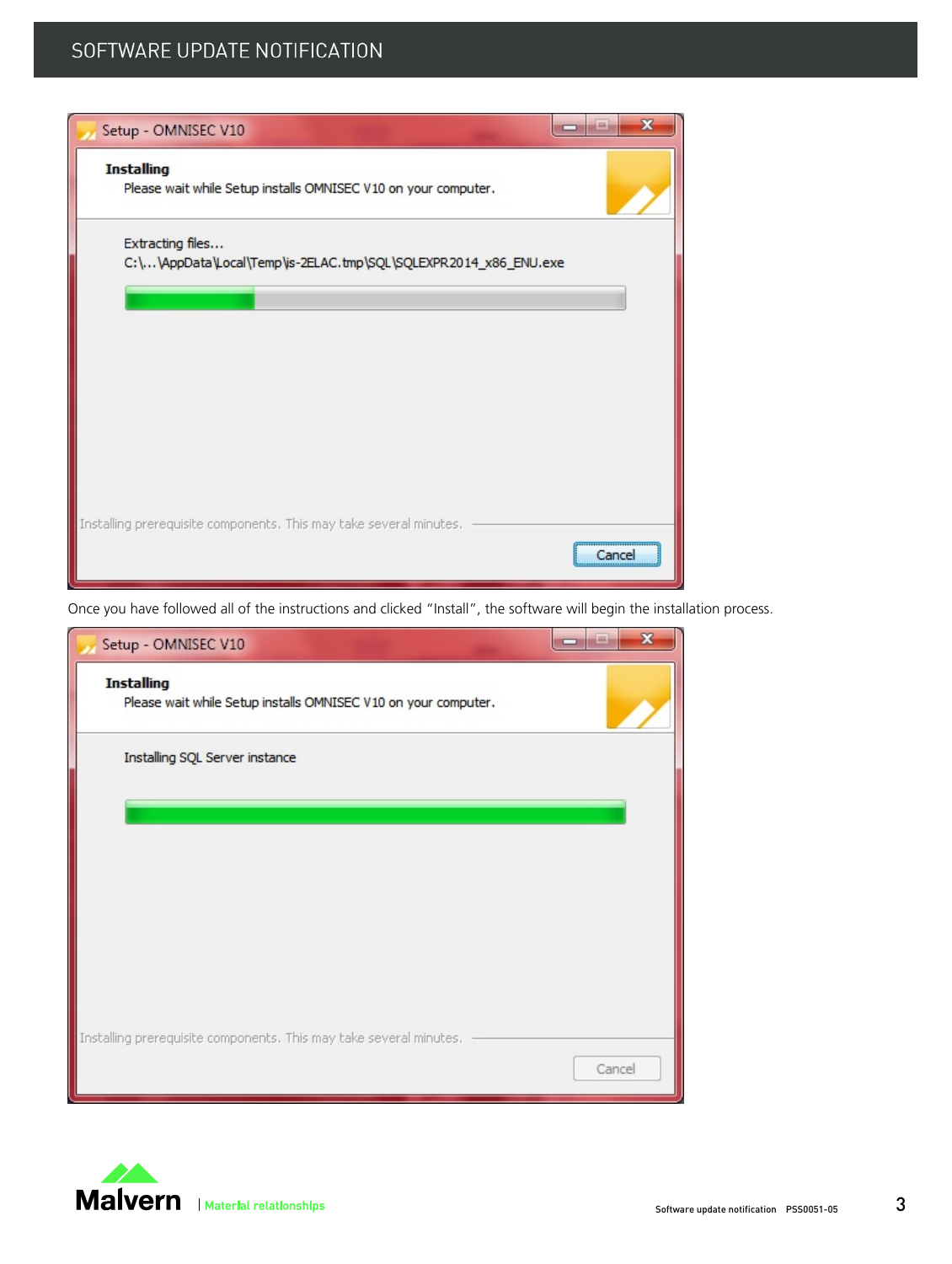If this is the first time OMNISEC v10 is being installed, it will install a 2014 SQL Server instance. This process may take 10 to 20 minutes to complete.

| <b>Windows Security</b>                                                                                                          |  |  |
|----------------------------------------------------------------------------------------------------------------------------------|--|--|
| Would you like to install this device software?<br>Name: CDM Driver Package<br>Publisher: Malvern Instruments Ltd                |  |  |
| Don't Install<br>Install<br>Always trust software from "Malvern Instruments<br>H                                                 |  |  |
| You should only install driver software from publishers you trust. How can I decide which<br>device software is safe to install? |  |  |

During the installation, a Windows Security window may appear asking if you would like to install a device.

Select "Install" to install the device.



The last section in the Setup window will inform you that the computer needs to be restarted to complete the setup. Once the computer has been fully restarted, OMNISEC v10 will be ready to use.

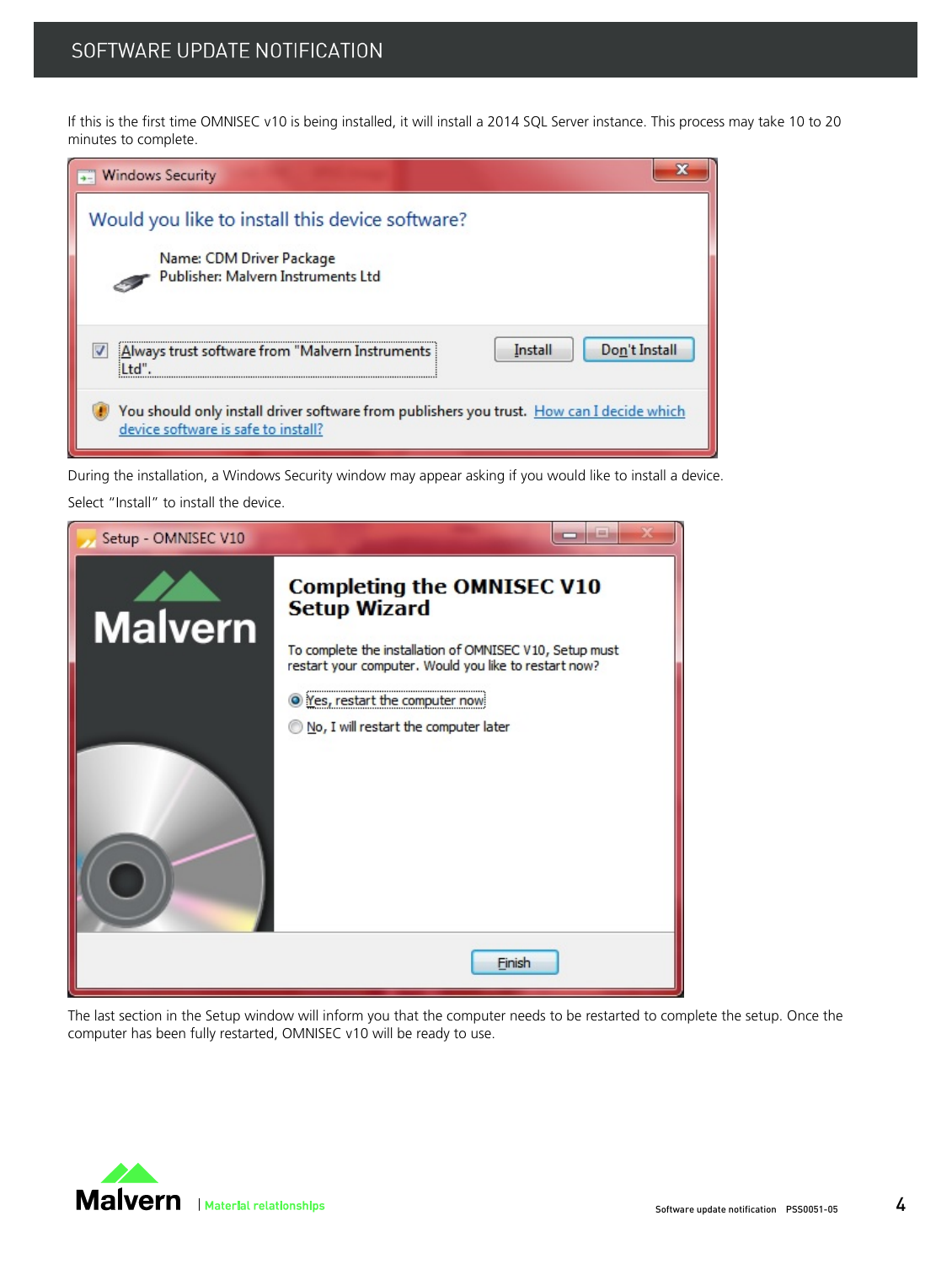#### Connecting the OMNISEC to a PC

With the software installed, the instrument should be connected via the USB port, and the system switched on. If present, turn on OMNISEC RESOLVE first and wait 30 seconds for it to complete its startup. Next, turn on OMINSEC REVEAL and wait 1 minute to allow it to complete its startup and connect to OMNISEC RESOLVE. When the two instruments are connected, the light bars on both instruments should be green.

If this is the first time connecting the instrument to the PC, there will be a message that appears saying "Installing device driver software". The names used to identify the drivers will be "CMULx25", "CHROME TAU A" and "CHROME TAU B". Allow the installation to proceed and do not disconnect the instrument from the PC during this process. Once the drivers have been installed, Windows will indicate that they are ready to use.

#### Updating the OMNISEC REVEAL firmware

The first time you launch OMNISEC 10.31 with an OMNISEC REVEAL connected, you may be prompted to install a new version of the instrument firmware.



Updating the firmware improves system reliability and compatibility with the version of OMNISEC V10 you have installed on your computer. The update process takes up to 10 minutes and the instrument will need to be power cycled after the update is complete.

Click **OK** to close the OMNISEC application. After a few seconds the OMNISEC Firmware Updater program should automatically launch.

Note: If the OMNISEC Firmware Updater fails to open, or if the updater says it could not detect the instrument, disconnect the instrument, relaunch OMNISEC V10 and reconnect the instrument. You should receive the update prompt to try again.



When the OMNISEC Firmware Updater launches, you should carefully read the information presented to you before continuing. Click **Continue** to start the update process.

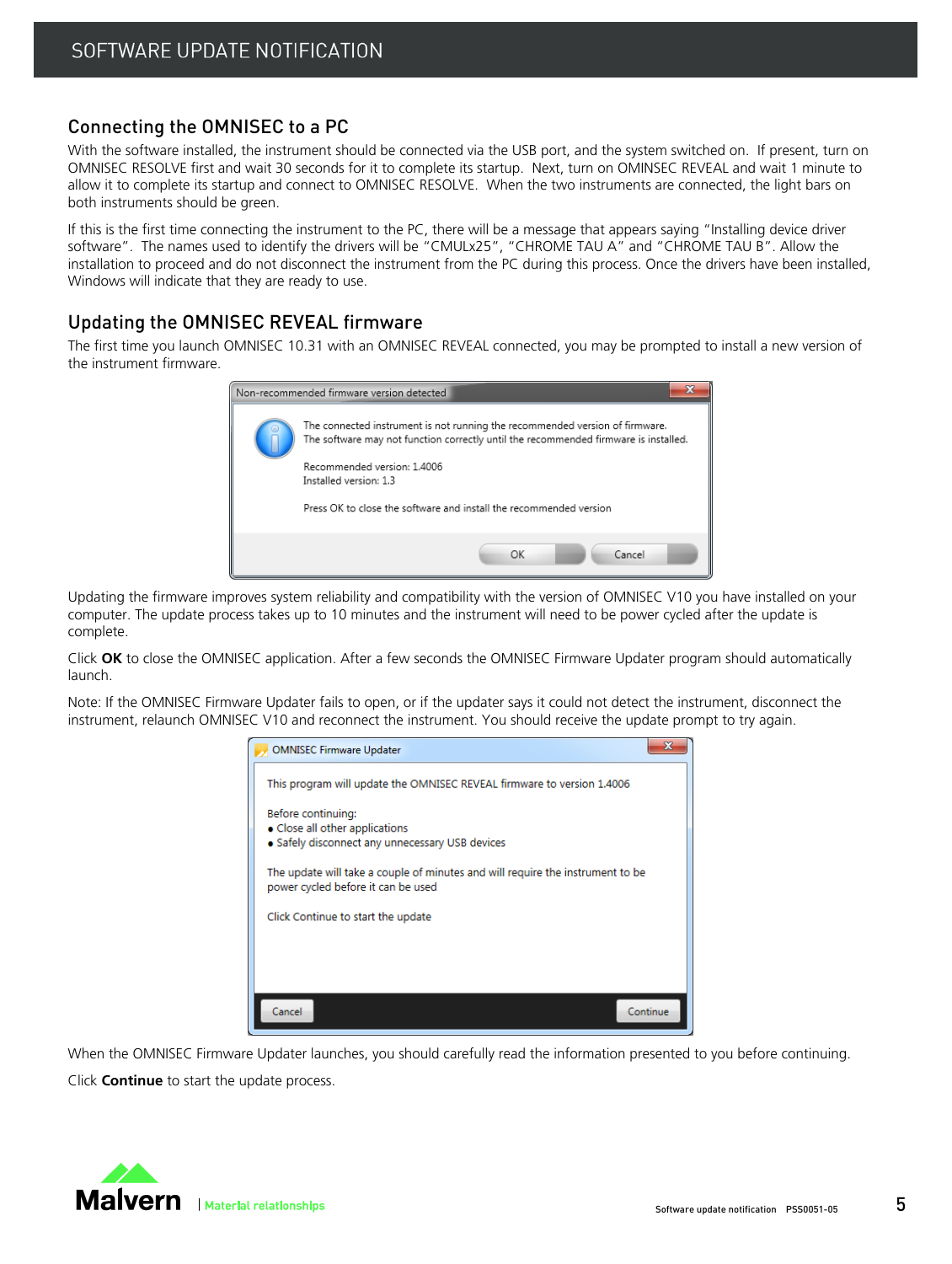| <b>OMNISEC Firmware Updater</b>              | х |
|----------------------------------------------|---|
|                                              |   |
|                                              |   |
|                                              |   |
| Updating firmware                            |   |
|                                              |   |
|                                              |   |
|                                              |   |
|                                              |   |
|                                              |   |
| Do not turn off or disconnect the instrument |   |

The update process takes several minutes. It is recommended that you do not do anything else on your computer during the update.

After the firmware update has completed, you will be prompted to power cycle the instrument. Once the power up cycle has completed and you see the green lights on the front of RESOLVE and REVEAL click **Exit** and relaunch OMNISEC V10.

Note: If the update process fails, you don't see two green lights on the instrument or you are still being prompted to update the firmware, try power cycling the instrument and restarting OMNISEC V10 again.

## Uninstall Procedure

The software can be uninstalled using the 'Programs and Features' section of the Windows 7 'Control Panel'.

New Features

This release does not introduce any new features.

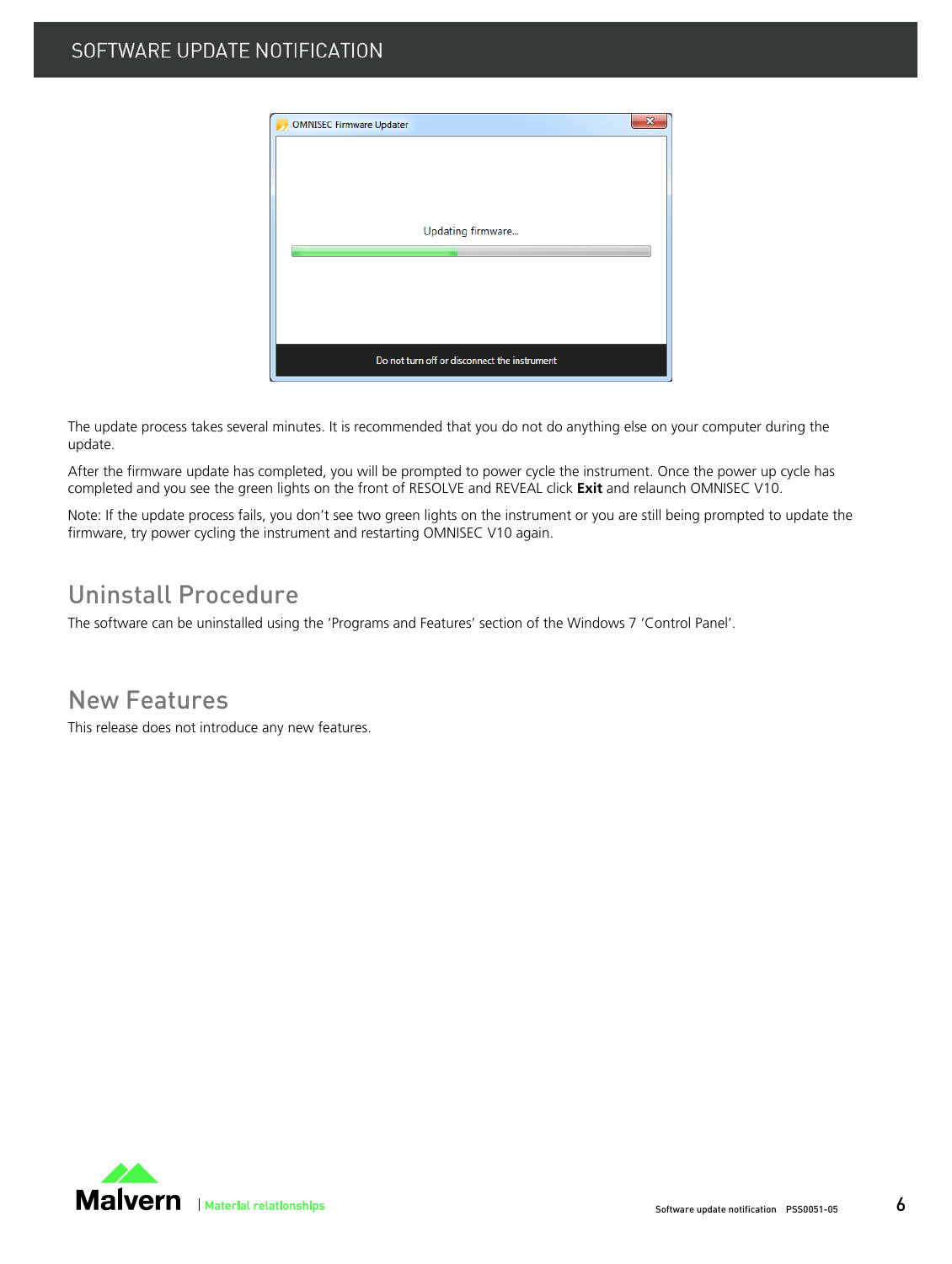## Fixed issues

The main issues fixed in this release of the software are listed in table 1.

**Table 1: Bug fixes implemented in OMNISEC 10.31**

| Reference                        | Issue                                                                                                                                                                                      | Comment                                                                                                                                    |
|----------------------------------|--------------------------------------------------------------------------------------------------------------------------------------------------------------------------------------------|--------------------------------------------------------------------------------------------------------------------------------------------|
| 66731                            | Sequences with a large number of samples are very slow to open                                                                                                                             | Performance when opening data<br>for analysis has been improved                                                                            |
| 75008                            | Signature details may disappear in a report when the Abandon Changes<br>button is clicked on an already signed analysis                                                                    | Fixed                                                                                                                                      |
| 76857<br>77280<br>77281<br>77282 | The application may become generally slow and unresponsive as more data<br>is acquired                                                                                                     | General performance<br>improvements                                                                                                        |
| 77279                            | The Calculation Method browser window can take a long time to load                                                                                                                         | Performance improved                                                                                                                       |
| 77784                            | Cannot import archives exported from OMNISEC software versions earlier<br>than 10.20                                                                                                       | Fixed                                                                                                                                      |
| 78135                            | Incorrect time zone displayed in report printouts                                                                                                                                          | Fixed                                                                                                                                      |
| 78440                            | When opening acquired injections/samples from a sequence which is still<br>running, the selection in the Data Selector window is lost when the next<br>injection in the sequence completes | The selection is now maintained<br>and newly acquired injections and<br>samples from the running<br>sequence are automatically<br>selected |
| 78784                            | When selecting an item in the Data Selector window, the related items in<br>the sequence/sample/injection hierarchy may not automatically<br>select/deselect as expected                   | Fixed                                                                                                                                      |
| 78802                            | On REVEAL-only systems, the live acquisition data is not plotted at the<br>correct rate as defined in the Sequence editor                                                                  | Fixed                                                                                                                                      |
| 79090                            | Changing the computer's time zone settings may cause false data integrity<br>breaches                                                                                                      | Fixed                                                                                                                                      |
| 79218                            | Crash when copying overlaid data from the Distribution Plot                                                                                                                                | Fixed                                                                                                                                      |
| 80533                            | Band broadening uses the wrong limits for calculating maxima                                                                                                                               | Fixed                                                                                                                                      |
| 80899                            | Unable to save analyses on data acquired from REVEAL units without a<br>RALS/LALS detector or viscometer                                                                                   | Fixed                                                                                                                                      |
| 81199                            | Application freezes for several seconds when selecting an analysis if the<br>Derived Data or Distribution Plot is enlarged                                                                 | Fixed                                                                                                                                      |

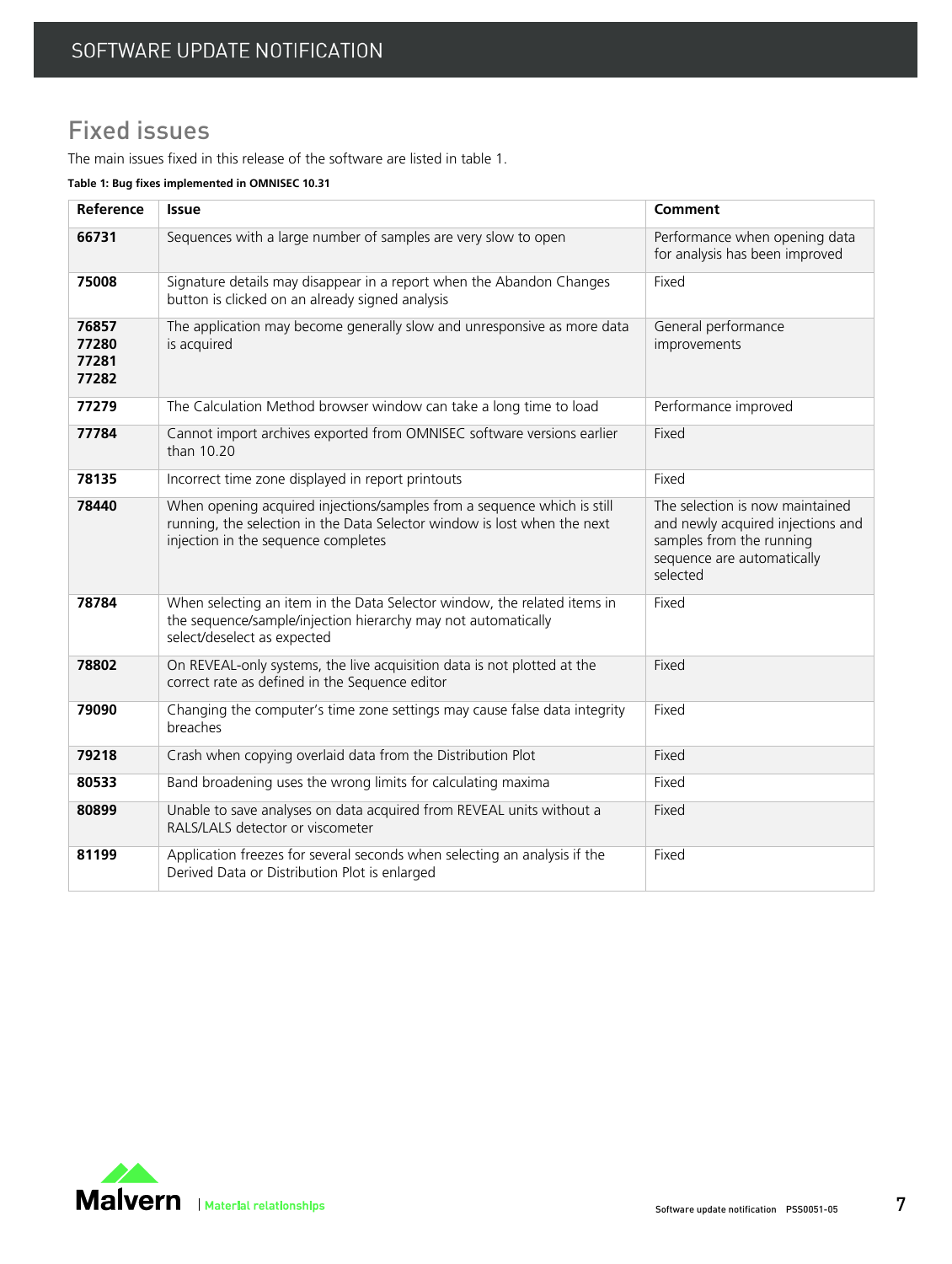## Known Issues

The following software bugs have been discovered within the software, and will be investigated as part of a future release. Please follow the suggested work-around.

**Table 2: Known issues in OMNISEC v10.31 software.**

| Reference               | <b>Issue</b>                                                                                                                                                       | Workaround                                                                                                                                                                                               |
|-------------------------|--------------------------------------------------------------------------------------------------------------------------------------------------------------------|----------------------------------------------------------------------------------------------------------------------------------------------------------------------------------------------------------|
| 66520<br>67510<br>67578 | Creating and editing Column Sets does not work as<br>expected                                                                                                      | Delete and recreate column sets from scratch<br>instead of trying to edit them                                                                                                                           |
| 82358                   | MALS specific sample information, like laser power level,<br>wavelength and noise, may not display correctly                                                       | No workaround                                                                                                                                                                                            |
| 82355                   | The target flow rate is lost when clicking the Standby<br>Flowrate button                                                                                          | No workaround                                                                                                                                                                                            |
| 80641                   | Importing an archive might get stuck and never complete                                                                                                            | After waiting a reasonable amount of time where<br>the progress bar has not changed, forcefully close<br>the OMNISEC application using Windows Task<br>Manager, then restart the software and try again. |
| 79089                   | After a daylight savings time transition, the time displayed<br>in report printouts still uses the old time zone                                                   | After the beginning or end of daylight savings,<br>restart the software to ensure that the new time<br>offset is used                                                                                    |
| 78070                   | Report table columns may not be wide enough to display<br>the full names of records                                                                                | No workaround                                                                                                                                                                                            |
| 76528                   | Fraction collector triggers on using Baseline monitor                                                                                                              | Disconnect fraction collector trigger lead from<br>fraction collector or switch fraction collector off<br>prior to using Baseline monitor function.                                                      |
| 76199                   | Running long measurements with the UV detector enabled<br>may cause Out of Memory crashes                                                                          | Restart the software before and after running an<br>acquisition or baseline monitor with the UV<br>detector enabled                                                                                      |
| 76199                   | Opening baseline monitors with UV data in the PDA view<br>may cause an Out of Memory crash                                                                         | Do not open baseline monitors with UV data in the<br>PDA view                                                                                                                                            |
| 76127                   | When exiting the application after the instrument has been<br>disconnected, the user is still asked whether they want to<br>return the pump to standby flow rate   | No workaround                                                                                                                                                                                            |
| 75981                   | Legends in the overlay, distribution and derived data plots<br>display nonsensical Analysis numbers to differentiate<br>between multiple selected analysed records | No workaround                                                                                                                                                                                            |
| 75980                   | When copying a Results by Peak report table, the Sample<br>Name is not included                                                                                    | No workaround                                                                                                                                                                                            |
| 75979                   | Baseline fit order may be incorrect for the number of set<br>baseline points                                                                                       | Delete the baselines and reset them                                                                                                                                                                      |
| 75978                   | The MALS fit order slider remains on the Raw data view<br>after switching from a MALS method to a non-MALS<br>method                                               | No workaround                                                                                                                                                                                            |

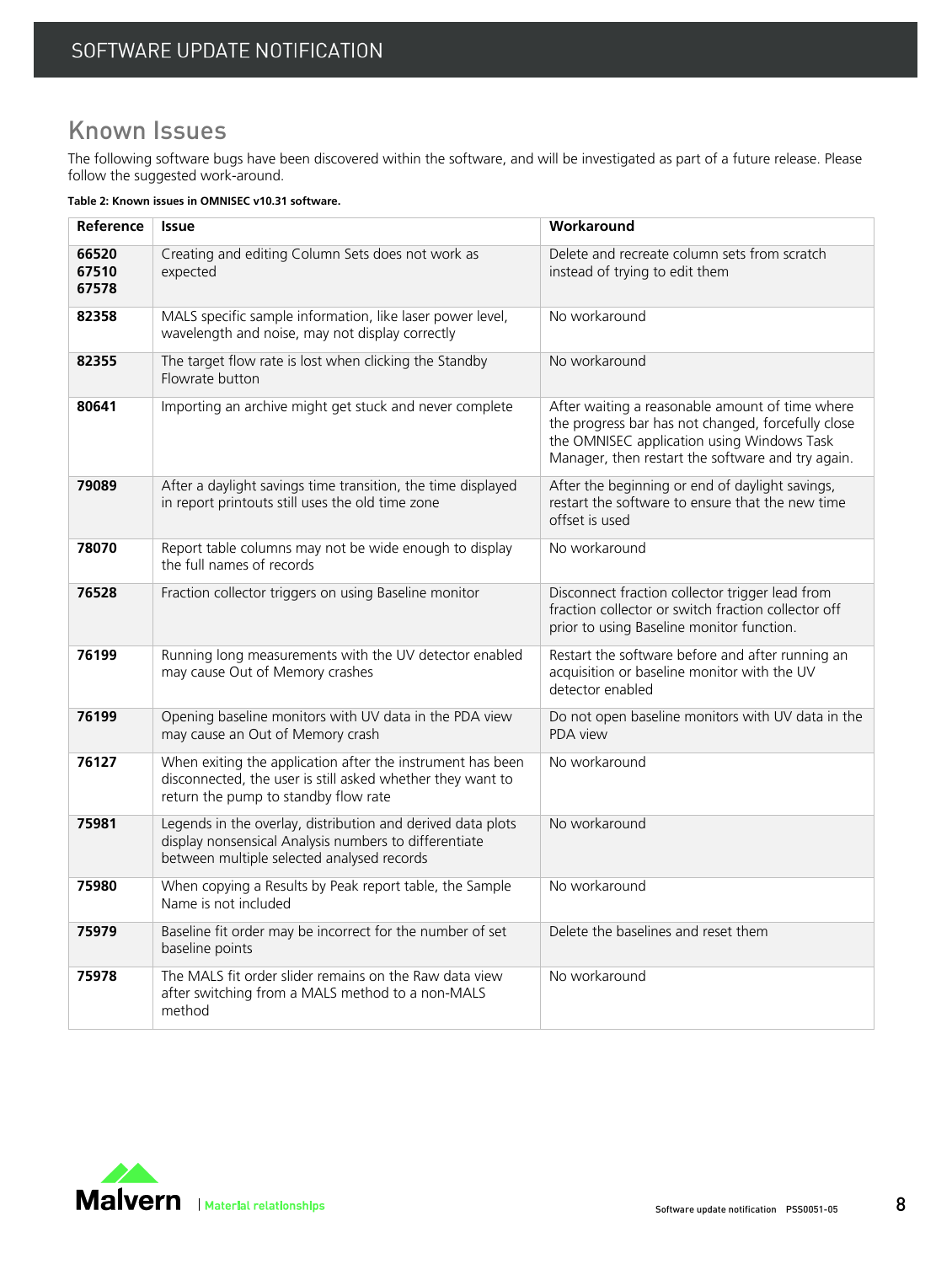| 75977 | The top of the MALS Fit Order view can be cut off                                                                                                                                      | Resize the view                                                                                                                                                                   |
|-------|----------------------------------------------------------------------------------------------------------------------------------------------------------------------------------------|-----------------------------------------------------------------------------------------------------------------------------------------------------------------------------------|
| 74280 | The Concentration field in the Edit Run Conditions window<br>does not allow enough precision for low concentrations                                                                    | No workaround                                                                                                                                                                     |
| 74039 | No error is displayed when changing 21 CFR feature options<br>if the user does not have sufficient privileges to change the<br>feature setup                                           | When setting up 21 CFR feature options, run the<br>application as an Administrator.                                                                                               |
| 73334 | The Save button does not disable when relevant permissions<br>expire and may cause a crash when clicked                                                                                | Do not use time limits on permissions in the MAC                                                                                                                                  |
| 72939 | When editing an existing calculation method, the Cancel<br>button in the Calculation Method editor window reverts any<br>changes but does not close the window                         | Close the window by clicking the X button in the<br>window title bar                                                                                                              |
| 72938 | When creating a new calculation method, the Cancel<br>button in the Calculation Method editor window is disabled                                                                       | Close the window by clicking the X button in the<br>window title bar to discard a new method                                                                                      |
| 72866 | Find Limits fails where the RI signal is inverted and there is a<br>single negative peak with no positive peaks                                                                        | Set limits manually                                                                                                                                                               |
| 72788 | The View Audit Trail option is disabled when right clicking<br>on a sequence in the Recently acquired sequences or<br>Recently analysed sequences lists in the Data Selector<br>window | Open any sequence that you want to view the<br>audit trail for first. Right click on any injection from<br>the sequence in the Record View and click View<br>Sequence Audit Trail |
| 72751 | The selected items in the Data Selector window does not<br>stay in sync with the data currently open in the Record View                                                                | No workaround                                                                                                                                                                     |
| 72746 | Changing the pump pressure units in Options may not<br>automatically update the pump pressure displays in the<br>reports                                                               | After changing the pump pressure units in Options,<br>restart the software to ensure that all pressure<br>displays use the new units                                              |
| 72707 | The Reset button next to warning messages in the Status<br>Bar may become clipped or hidden                                                                                            | Resize the window to make it wide enough to<br>display the Reset button                                                                                                           |
| 72681 | Audit Trail event details cannot be copied                                                                                                                                             | No workaround                                                                                                                                                                     |
| 72242 | The Malvern icon is missing next to pre-defined Sample<br><b>Types</b>                                                                                                                 | No workaround                                                                                                                                                                     |
| 72240 | When deleting a Sample Type / Calibration Standard /<br>Solvent, clicking the X button on the message box asking<br>for confirmation will delete the record anyway                     | Do not click the X button on message boxes,<br>always choose from the available buttons below<br>the message                                                                      |
| 72239 | The Delete button may be disabled for a user created<br>Sample Type / Calibration Standard / Solvent                                                                                   | Rename the record, save and try again                                                                                                                                             |
| 72004 | Extrapolation may be incorrect with negative DP within<br>limits                                                                                                                       | No workaround                                                                                                                                                                     |
| 69862 | Report printing exhibits incorrect page setup behaviour                                                                                                                                | No workaround                                                                                                                                                                     |
| 69856 | Application crashes when trying to print or print preview a<br>report where a table is longer than the page                                                                            | Break long report tables into separate smaller<br>tables                                                                                                                          |
| 66452 | Sequence & Sample name can be set to empty in the Edit<br>Run Conditions window, causing errors in analyses                                                                            | Do not set a blank sequence or sample name                                                                                                                                        |